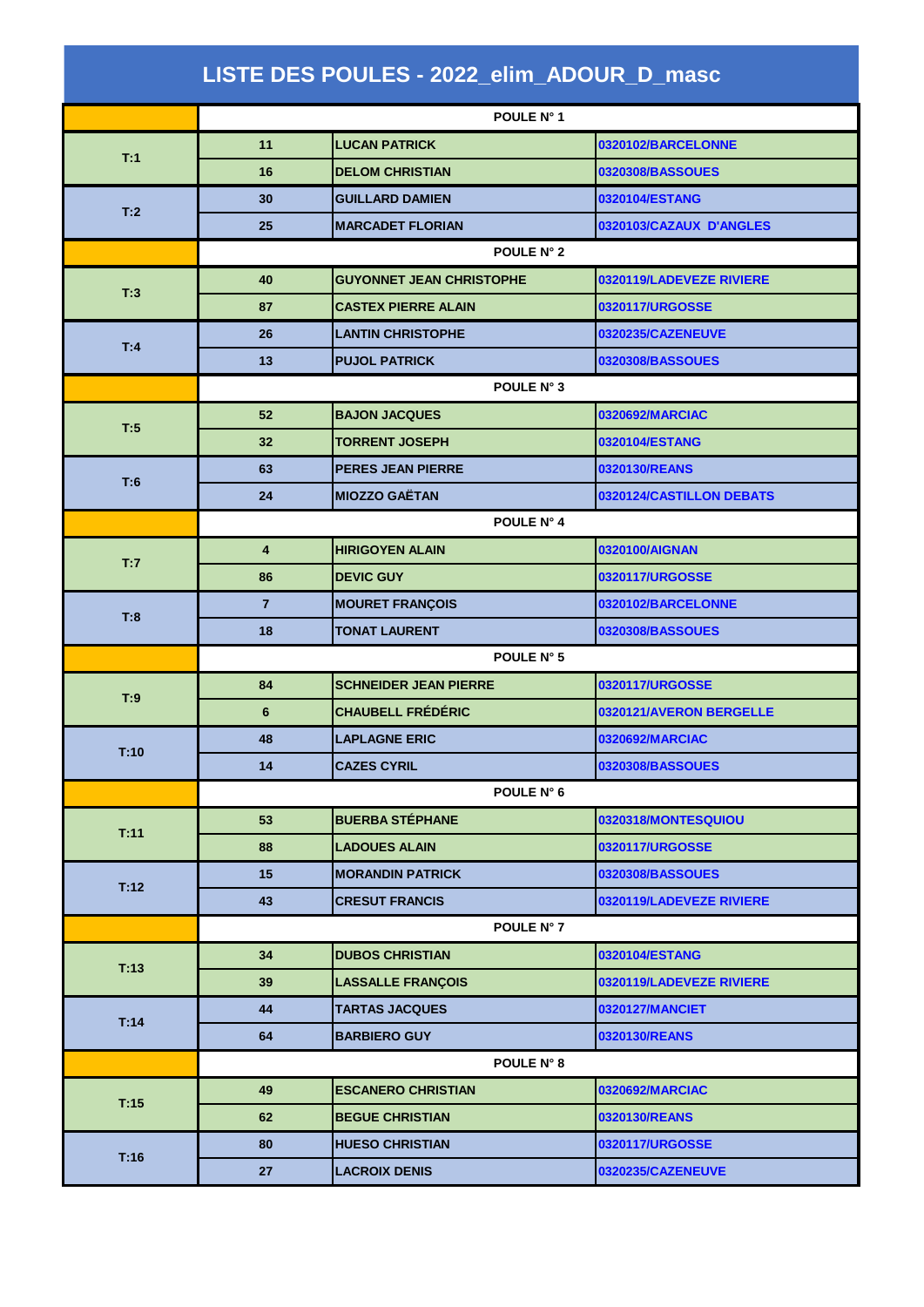|      | POULE N° 9     |                               |                               |  |
|------|----------------|-------------------------------|-------------------------------|--|
| T:17 | 42             | <b>LASMARIGUES DAMIEN</b>     | 0320119/LADEVEZE RIVIERE      |  |
|      | 22             | <b>GARCIA MICHEL</b>          | 0320205/CASTELNAU D'AUZAN     |  |
|      | 37             | <b>SENTOU ANDRÉ</b>           | 0320104/ESTANG                |  |
| T:18 | 72             | <b>LAFFERRERE JEAN CLAUDE</b> | 0320111/RISCLE                |  |
|      |                | POULE N° 10                   |                               |  |
| T:19 | 67             | <b>AUDIGNAC NICOLAS</b>       | 0320111/RISCLE                |  |
|      | $\mathbf{1}$   | <b>PESQUIDOUX DANIEL</b>      | 0320100/AIGNAN                |  |
| T:20 | 33             | <b>MARTIN CHRISTIAN</b>       | 0320104/ESTANG                |  |
|      | 54             | <b>ARIES ARMAND</b>           | 0320110/PLAISANCE             |  |
|      | POULE N° 11    |                               |                               |  |
| T:21 | 73             | <b>TONNELIER FRANCK</b>       | 0320111/RISCLE                |  |
|      | 20             | <b>DUFOURC JEAN MICHEL</b>    | 0320205/CASTELNAU D'AUZAN     |  |
|      | 83             | <b>MIGNON MICHEL</b>          | 0320117/URGOSSE               |  |
| T:22 | 76             | <b>BOUEILH PAUL</b>           | 0320131/SAINT MONT LABARTHETE |  |
|      | POULE N° 12    |                               |                               |  |
| T:23 | 2 <sup>2</sup> | <b>DEMAY STEPHANE</b>         | 0320100/AIGNAN                |  |
|      | 28             | <b>LARRIBEAU PATRICK</b>      | 0320235/CAZENEUVE             |  |
| T:24 | 70             | <b>DUCOQ JACQUES</b>          | 0320111/RISCLE                |  |
|      | 85             | <b>BRETHES LAURENT</b>        | 0320117/URGOSSE               |  |
|      | POULE N° 13    |                               |                               |  |
| T:25 | 19             | <b>DUHAMEL GILLES</b>         | 0320205/CASTELNAU D'AUZAN     |  |
|      | 81             | <b>VACCARO ARNAUD</b>         | 0320117/URGOSSE               |  |
| T:26 | 9              | <b>PARRAN ALAIN</b>           | 0320102/BARCELONNE            |  |
|      | 59             | <b>SAINT MARTIN FABRICE</b>   | 0320130/REANS                 |  |
|      | POULE N° 14    |                               |                               |  |
|      | 69             | <b>FRANCHETTO THIERRY</b>     | 0320111/RISCLE                |  |
| T:27 | 90             | <b>AGUER FRANCOIS</b>         | 0320117/URGOSSE               |  |
| T:28 | 50             | <b>BOIZIOT CHRISTIAN</b>      | 0320692/MARCIAC               |  |
|      | 21             | <b>MONCLIN DENIS</b>          | 0320205/CASTELNAU D'AUZAN     |  |
|      | POULE N° 15    |                               |                               |  |
| T:29 | 66             | <b>BONNET PIERRICK</b>        | 0320111/RISCLE                |  |
|      | 35             | <b>NIETO ADRIEN</b>           | 0320104/ESTANG                |  |
| T:30 | 45             | <b>PLANTE THIERRY</b>         | 0320127/MANCIET               |  |
|      | 41             | <b>DANGLES CHRISTOPHE</b>     | 0320119/LADEVEZE RIVIERE      |  |